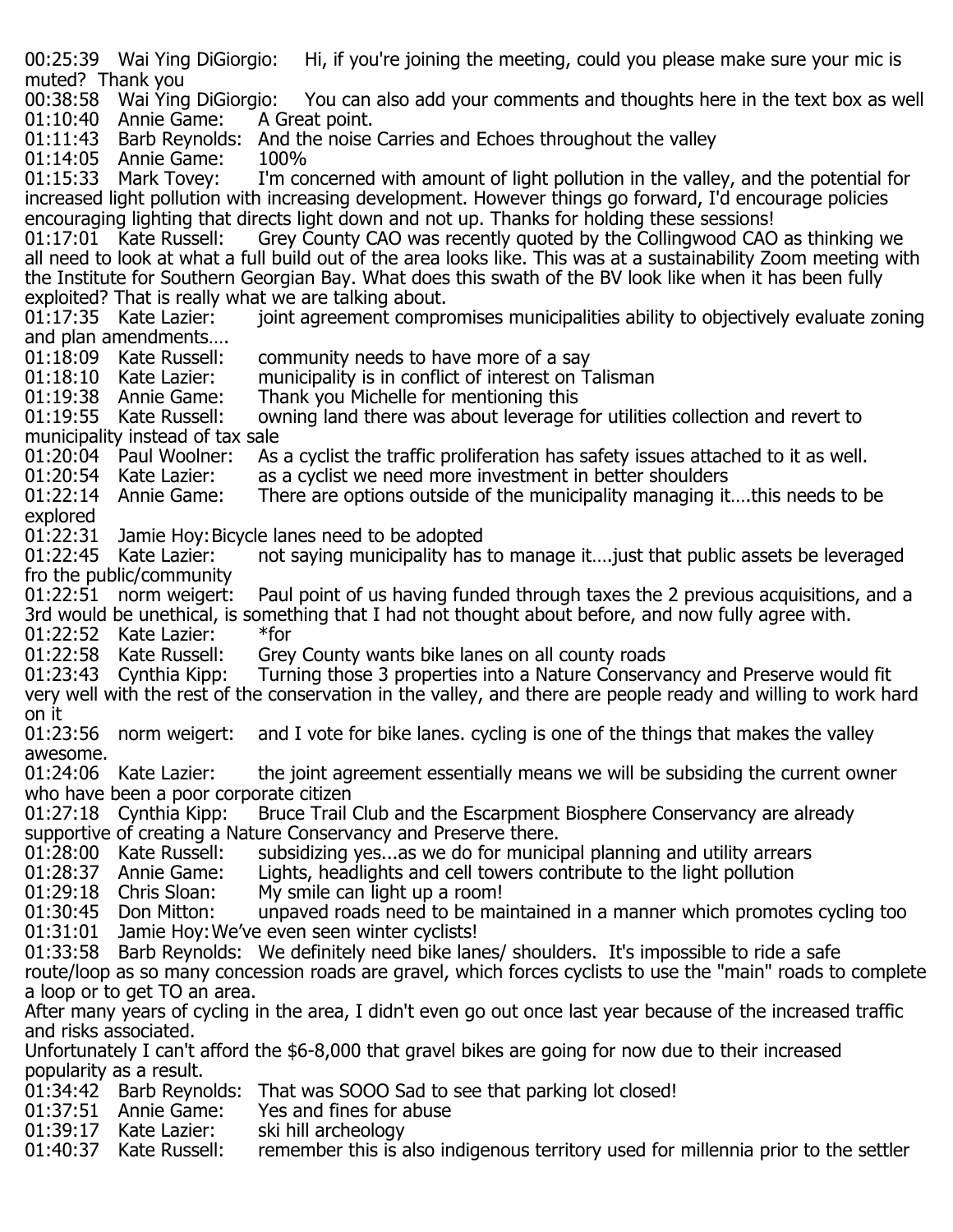culture - did not hear a territorial acknowledgement around this piece of the planet we are discussing 01:43:34 Shirley Bowles: Our valley has water but not big water like other tourist areas. We have the Beaver River and there is some adventure tourism going there. We have the Bruce Trail and that's huge. But the trail is becoming overrun. We have VIEWS! We seem to be developing some gourmet destinations. We have one private ski hill.

01:43:42 Catherine Miller: The Beaver Valley relates to archeological finds of the First Persons to live near Ravenna and Flesherton after the last glacial age - and maybe other areas now known of indigenous history.<br>01:43:52

Shirley Bowles: We have a cidery. We have some great artisans.

01:44:34 Tamara Crispin: Thanks for mentioning that, Kate. This is Tamara's daughter Genevieve. Here is a resource to see the Indigenous lands we are on: www.native-land.ca<br>01:44:36 Annie Game: We need a total environmental assessment

We need a total environmental assessment that includes water…and with climate change we are at risk<br>01:46:11 Kate Russell: va

valley is top of the watershed area flowing in as a tributary within the escarpment structure...valley nature in magical<br>01:49:39 Annie Game: Shouldn't that be re

- Shouldn't that be related?<br>To the strategic plan.
- 01:50:25 Annie Game:<br>01:50:59 Annie Game:
- Transparency on decision making
- 01:51:18 Michelle KRYZANAUSKAS: FOREVER<br>01:51:22 Dan Coholan: Fragile
- 

01:51:22 Dan Coholan: Fragile<br>01:51:37 Annie Game: What about transparent... 01:51:37 Annie Game: What about tra<br>01:51:38 Kate Russell: Natural garden

- 01:51:38 Kate Russell:
- 01:52:00 Michelle KRYZANAUSKAS: wildlife preserve<br>01:52:01 Annie Game: Excuse me?
- 
- 01:52:01 Annie Game: Excuse me?<br>01:52:12 Michelle KRYZANAUSKAS: best fishing 01:52:12 Michelle KRYZANAUSKAS:<br>01:52:14 Don Mitton: Education
- Educational opportunities

01:52:24 Catherine Miller: The Beaver Valley: a meeting place in a preserved, honoured and appreciated natural reserve<br>01:52:36 Kate Russell:

- placemaking space for culture<br>Good stewardship
- 
- 01:52:40 Annie Game: Good stewardship<br>01:52:48 Eric Bremermann: Nature at its Best 01:52:48 Eric Bremermann: Nature at its Best<br>01:52:56 Kate Russell: permacultural paradise
- 01:52:56 Kate Russell:
- 01:52:57 Michelle KRYZANAUSKAS: indigenous beginnings<br>01:53:43 Tamara Crispin: harmonious interspecies relationsl
- 01:53:43 Tamara Crispin: harmonious interspecies relationships

01:55:06 Catherine Miller: agritourism, culinary tourism, nature tourism, wellness tourism. COntemplative experiences

- 01:55:27 Catherine Miller: Experiential, immersive ad interactive offerings in nature<br>01:55:44 Chris Sloan: Drastically limit short term rentals ie. Airbnb, VRBO, etc
- Drastically limit short term rentals ie. Airbnb, VRBO, etc.
- 01:55:48 Catherine Miller: e.g lavender farm in Magog, Eastern township
- 01:56:20 Barb Reynolds: But that is a CONTROLLED event with police traffic management.
- 
- . You do not get so many at any other time. 01:56:21 Arslan Mahmood:

01:56:50 Barb Reynolds: Re: the Centurion. -- It's an international event that ravelts from location to location and is a one time event

01:58:16 Rick Watt: Municipal, political and public support of the Niagara Escarpment Plan for the long term.<br>01:58:53 Annie Game:

01:58:53 Annie Game: My point is we need an environmental study<br>01:59:30 Kate Russell: Natural and cultural heritage leveraged respe

Natural and cultural heritage leveraged respectfully with trails and outdoor experiences under harmonious management for the health and safety of residents with opportunity for visitors to step in sustainable rhythm with the earth.

02:00:36 Tamara Crispin: Yes! So many education opportunities!

02:00:55 Andy Blackwell: awesome idea...

02:02:51 Tamara Crispin: By sustainable development, do you mean economically or environmentally?<br>02:06:40 Kate Russell: Thank you for your work facilitating this input. Thank you for your work facilitating this input.

02:06:42 Catherine Miller: Education opportunities - experiential and theoretical - of best practices for preserving our natural world combined sustainable access and development - that students will take across our country and beyond to create the same there.